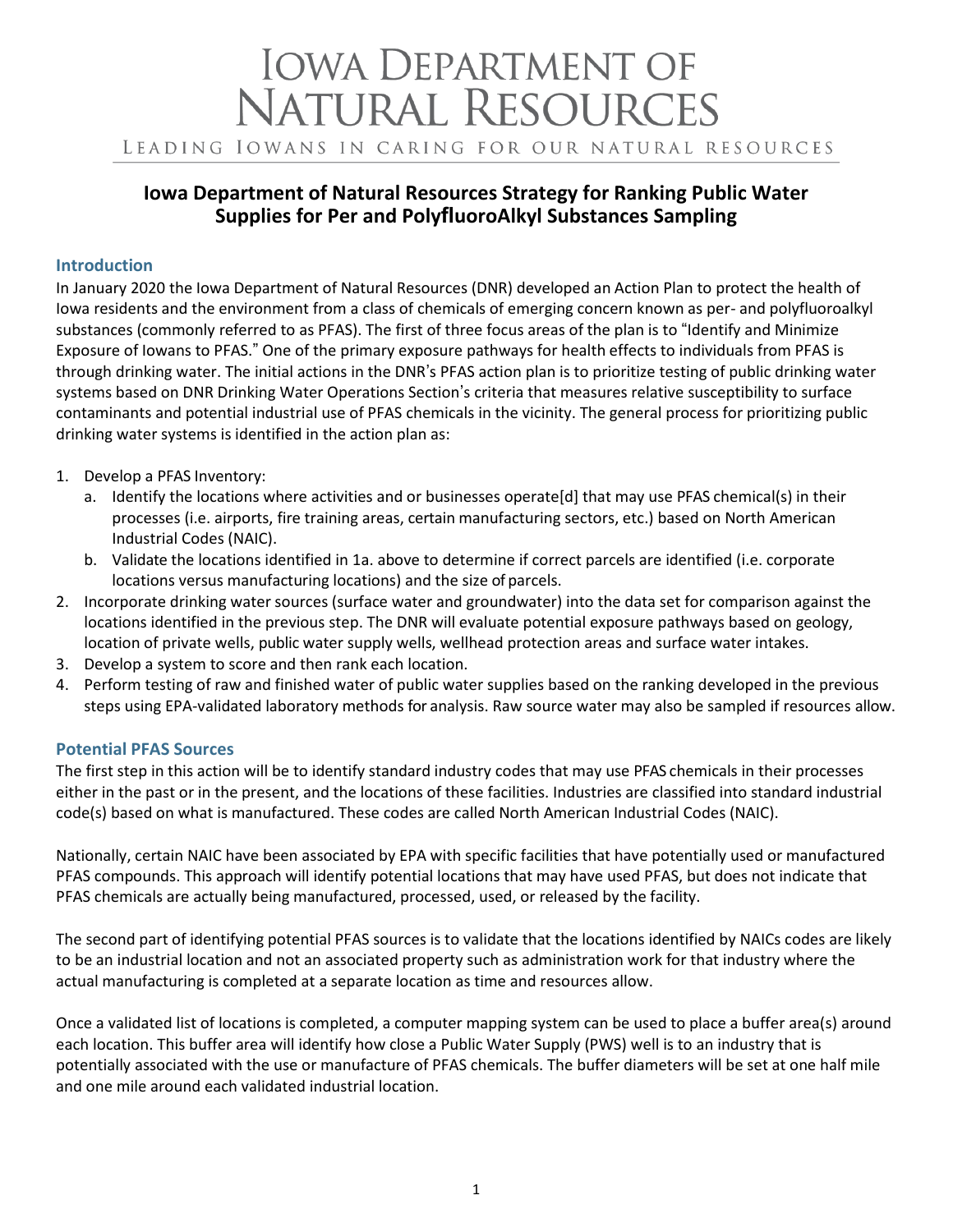### **Incorporating drinking water sources**

Water supplies in Iowa access their water in a variety of ways. Common methods include traditional wells, both shallow and deep, tapping both confined and unconfined aquifers, surface water intakes, and galleries in alluvial aquifers.

Iowa has approximately 1,820 PWS with 7,150 PWS wells, surface water intakes, and galleries. Of the 7,150 public wells, 2,950 are classified as "active". Some of these wells are inherently more susceptible to surficial contamination than others based on physical and geological parameters. The DNR Water Supply Section maintains information on many attributes pertaining to each PWS well and these can be used to assess relative risk of individual wells to potential contamination.

DNR Water Supply has previously assigned a susceptibility class to all PWS wells and this susceptibility factor will be used in assessing relative rank. The criteria for assigning susceptibility to surficial contamination are listed in the following table:

| <b>Confining bed thickness</b> | <b>Well Susceptibility</b> |
|--------------------------------|----------------------------|
| $<$ 25 ft.                     | Highly susceptible         |
| 25 to 50 ft.                   | Susceptible                |
| >50 to 100 ft.                 | Slightly susceptible       |
| $>100$ ft.                     | Not susceptible            |

Confining beds are laterally continuous layers of low permeability material (rock or sediment) that significantly restricts vertical movement of water in the subsurface.

Additionally, surface water intakes and infiltration galleries in alluvial aquifers will also be considered "highly susceptible" since intakes and galleries, directly or indirectly, access surface water that is, by definition, unprotected by a confining layer.

#### **Developing a Scoring System to Rank Each PWS Well**

The scoring system to assign rank will account for the amount of confining layer thickness available and the proximity to a validated NAIC code facility.

To account for confining layer thickness, active PWS wells screened in aquifers with less than 25 ft. of confining layer thickness will be assigned a subscore of 4, along with surface intakes and galleries. PWS wells screened in aquifers with 25 ft. to 50 ft. of a confining layer will be assigned a subscore of 3. PWS wells greater than 50 ft. to 100 ft. of a confining layer will be assigned a subscore of 2, and PWS wells with more than 100 ft. of confining layer will be assigned 1 point.

A similar scoring system will be used to assess proximity to standard industrial codes associated with potential PFAS use. PWS wells that are located less than ½ mile from a potential PFAS source will be scored 3 points. PWS wells that are less than 1 mile, but greater than ½ mile, from a potential PFAS source will be assigned 2 points, and PWS wells that are more than 1 mile from a potential PFAS source will be given 1 point.

Once the aquifer subscore and the location subscore are added together, each active PWS well will be assigned a score from 2 to 7. A PWS well with a score of 7, would be screened in an aquifer that has no confining layer (or are a surface water intake) and be located within ½ mile of a validated NAIC code location.